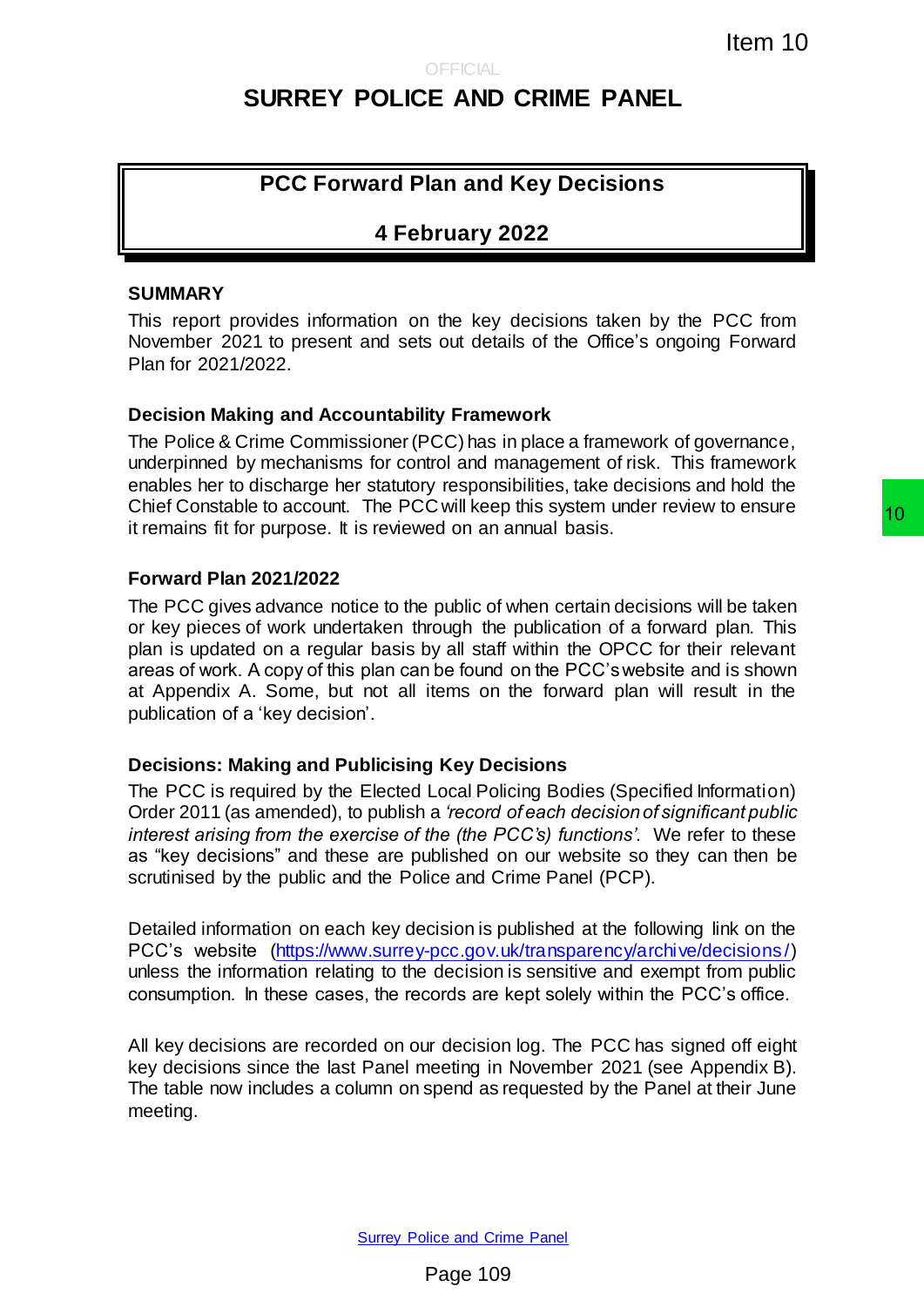**OFFICIAL** 

### **RECOMMENDATIONS**

The Panel is asked to note the report.

LEAD OFFICER: Sarah Gordon, PA to the PCC

**TELEPHONE NUMBER:** 01483 630 200

**[Surrey Police and Crime Panel](http://www.surreycc.gov.uk/your-council/councillors-and-committees/list-of-committees-and-officers/surrey-police-and-crime-panel)** Surrey Police and Cr<br>Page 110<br>Page 110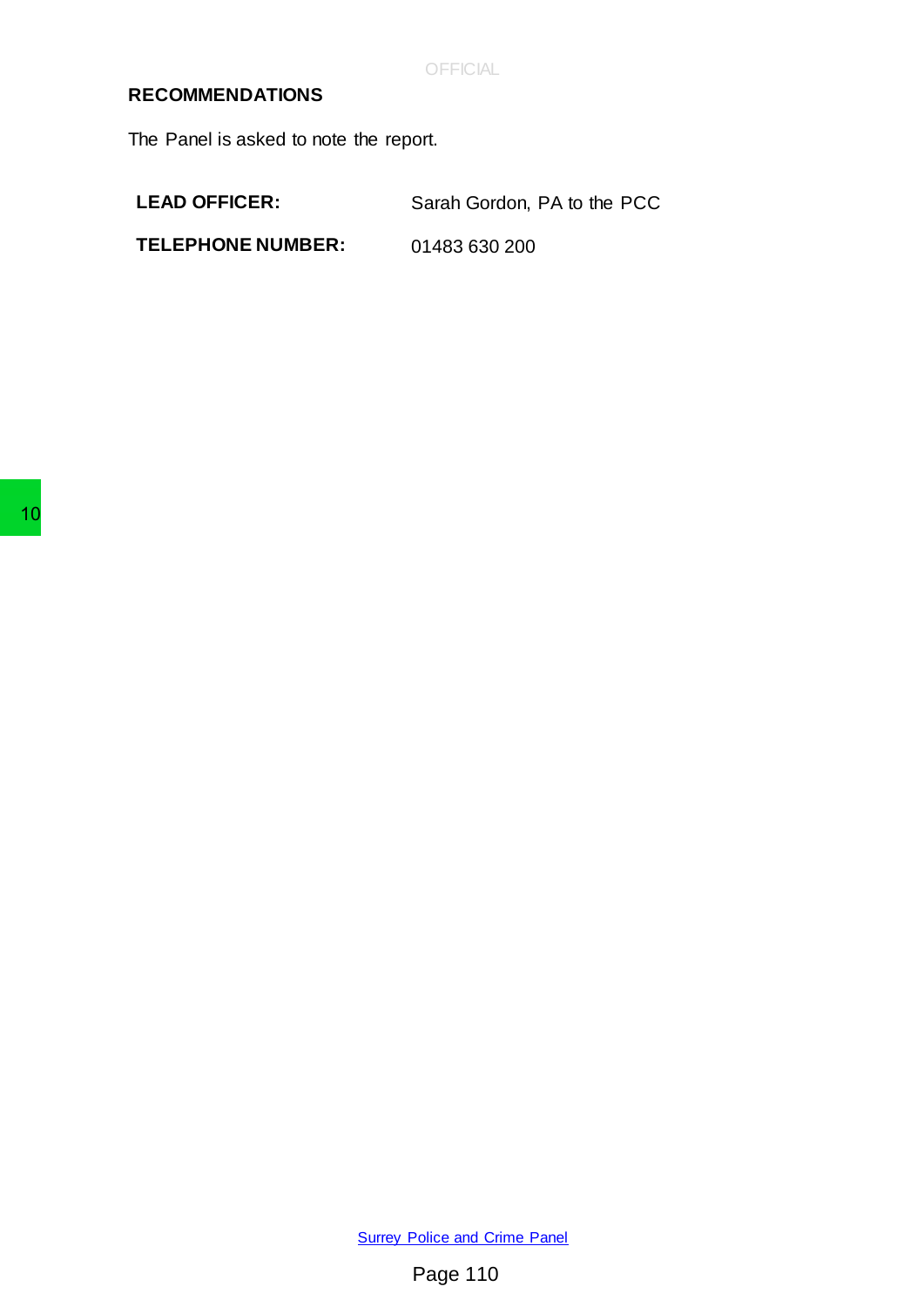**Appendix A - OPCC FORWARD PLAN**

| <b>DATE</b>      | <b>TITLE</b>                                                         | <b>KEY DECISION/ ACTION</b>                                                     | <b>LEAD OFFICER</b> | <b>DECISION</b><br><b>NOTICE?</b> |  |
|------------------|----------------------------------------------------------------------|---------------------------------------------------------------------------------|---------------------|-----------------------------------|--|
| May 2021         | <b>Contacts Update</b>                                               | To update contact lists following<br>elections (MPs/council leaders<br>$etc.$ ) | N                   |                                   |  |
| May 2021         | <b>PCC Elections</b>                                                 |                                                                                 |                     | N                                 |  |
| May 2021         | PCC to Approve Expenses schemes                                      | <b>Decision Published</b>                                                       | <b>RL</b>           | Y                                 |  |
| May 2021         | <b>Community Safety Fund Grants</b>                                  | Decisions published on grants                                                   | <b>SH</b>           | Y                                 |  |
| May 2021         | Input to GDPR audit                                                  | For consideration by Audit Cttee                                                | JB/RL               | N                                 |  |
| <b>June 2021</b> | Deputy PCC if required, or set out alternative<br>cover arrangements | To June panel for confirmation<br>hearing                                       | AB                  | Y                                 |  |
| May - July       | Procurement to design phase new website                              | NR/JS<br>PCC appraised, considerations<br>logo, branding, accessibility         |                     | N                                 |  |
| <b>June 2021</b> | Code of Conduct                                                      | PCC and DPCC to sign up                                                         | AB/JB               | N                                 |  |
| <b>July 2021</b> | Pension Board - 22/07/2021                                           | <b>Agenda and Papers</b>                                                        | <b>RL/KM</b>        | N                                 |  |
| <b>July 2021</b> | <b>Annual Report</b>                                                 | Published                                                                       | JB/NR               | N                                 |  |
| <b>July 2021</b> | Draft Financial Statements for 2020/21                               | CFO to approve                                                                  | <b>KM</b>           | N                                 |  |
| <b>July 2021</b> | Joint Audit Committee - 28th July 2021                               | Agenda and Papers                                                               | <b>SG</b>           | N                                 |  |
| <b>July 2021</b> | <b>CIPFA Return</b>                                                  |                                                                                 | <b>RL/KM</b>        |                                   |  |

**[Surrey Police and Crime Panel](http://www.surreycc.gov.uk/your-council/councillors-and-committees/list-of-committees-and-officers/surrey-police-and-crime-panel)**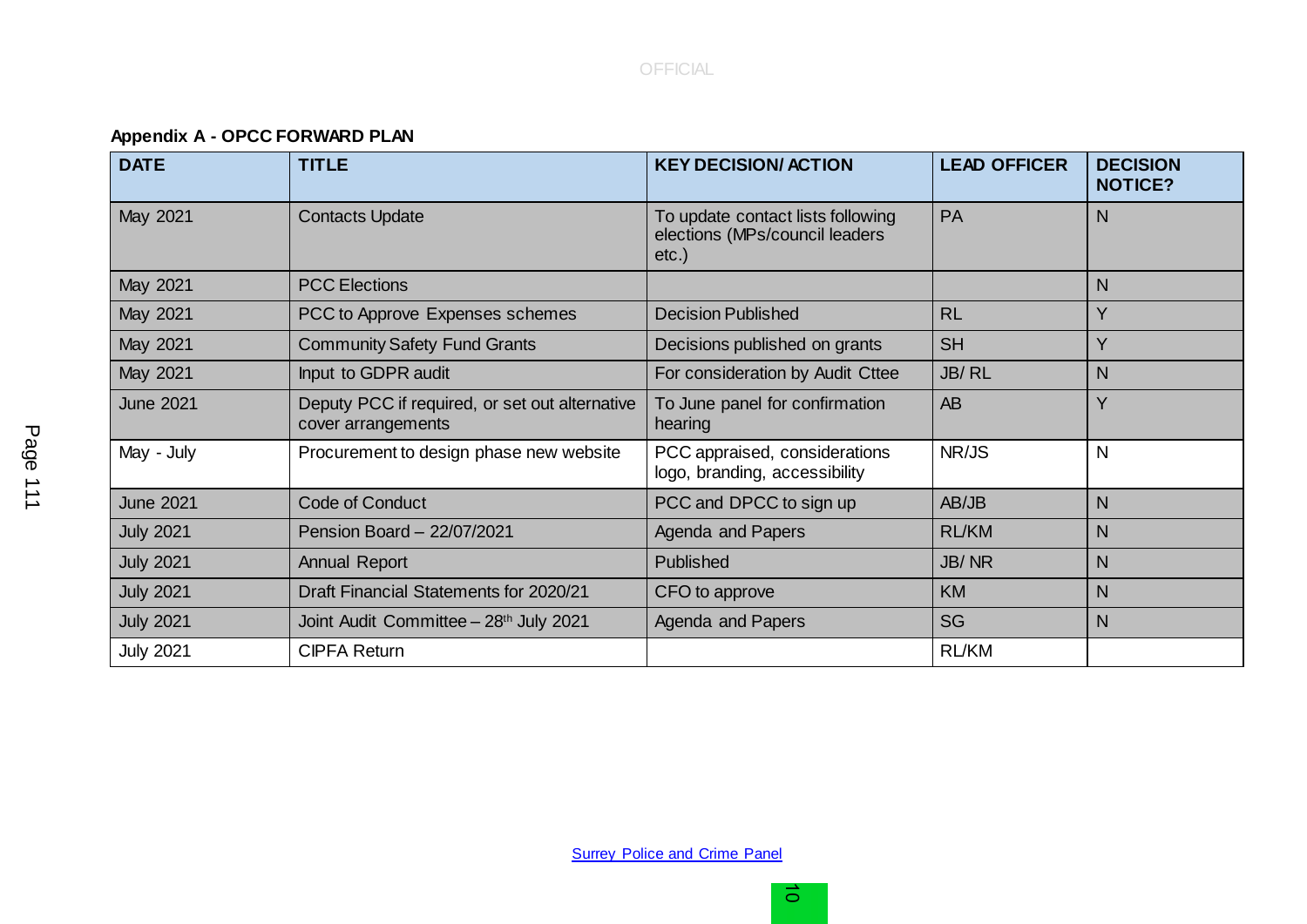

|                                 |                                                                                          | る                                                                                                      |                     |              |  |
|---------------------------------|------------------------------------------------------------------------------------------|--------------------------------------------------------------------------------------------------------|---------------------|--------------|--|
|                                 |                                                                                          | <b>OFFICIAL</b>                                                                                        |                     |              |  |
|                                 |                                                                                          |                                                                                                        |                     |              |  |
|                                 |                                                                                          |                                                                                                        |                     |              |  |
| <b>DATE</b>                     | <b>TITLE</b>                                                                             | <b>KEY DECISION/ ACTION</b>                                                                            | <b>LEAD OFFICER</b> |              |  |
| Autumn 2021                     | Police and Crime Plan 2021-2025                                                          | Developed and to panel before<br>publication                                                           | <b>JB/AB/ PCC</b>   | Y            |  |
| September 2021                  | <b>GDPR Annual Refresher Training</b>                                                    |                                                                                                        | JB/RL               | $\mathsf{N}$ |  |
| September 2021                  | End of term of office for 2x independent<br>members of misconduct hearings               |                                                                                                        | <b>SM</b>           | N            |  |
| September 2021                  | <b>Extraordinary Joint Audit Committee</b>                                               | Sign off of Statement of Accounts<br>2020/2021                                                         | SG                  | Y            |  |
| September 2021                  | <b>Review Contract Standing Orders (not</b><br>reviewed as part of Scheme of Governance) |                                                                                                        | KM                  | Υ            |  |
| October 2021                    | <b>OPCC Budget Setting to begin</b>                                                      | Paper for PCC approval                                                                                 | <b>RL/KM</b>        | Y            |  |
| October 2021                    | Joint Audit Committee - 20 <sup>th</sup> October 2021                                    | <b>Agenda and Papers</b>                                                                               | SG                  | N            |  |
| October 2021 -<br>February 2022 | Data Cleansing Exercise re Data Migration<br>to SharePoint                               | Review all data stored and delete<br>items not current or required to<br>keep under Retention Schedule | <b>ALL STAFF</b>    | $\mathsf{N}$ |  |
| November 2021                   | Annual Equity Loan Letter                                                                |                                                                                                        | <b>RL</b>           | N            |  |
| November 2021                   | Pension Board 10/11/2021                                                                 | <b>Agenda and Papers</b>                                                                               | <b>RL</b>           | N            |  |
| December 2021                   | Agree process for appointing JAC Deputy                                                  | In agreement with JAC chairman                                                                         | AB/KM               | Υ            |  |
| January 2022                    | Joint Audit Committee - 26/01/2022                                                       | Agenda and Papers                                                                                      | SG                  | N            |  |
| January 2022                    | <b>ICV Annual Training</b>                                                               | <b>Training Day</b>                                                                                    | <b>ED</b>           | N            |  |
| January 2022                    | Pension Board 02/02/2022                                                                 | Agenda and Papers                                                                                      | <b>RL</b>           | $\mathsf{N}$ |  |
| Feb/March 2022                  | Related Party Disclosures and Interests                                                  | Annual update                                                                                          | SG                  | $\mathsf{N}$ |  |
| January 2022                    | <b>ICV Annual Training</b>                                                               | <b>Training Day</b>                                                                                    | <b>ED</b>           | N            |  |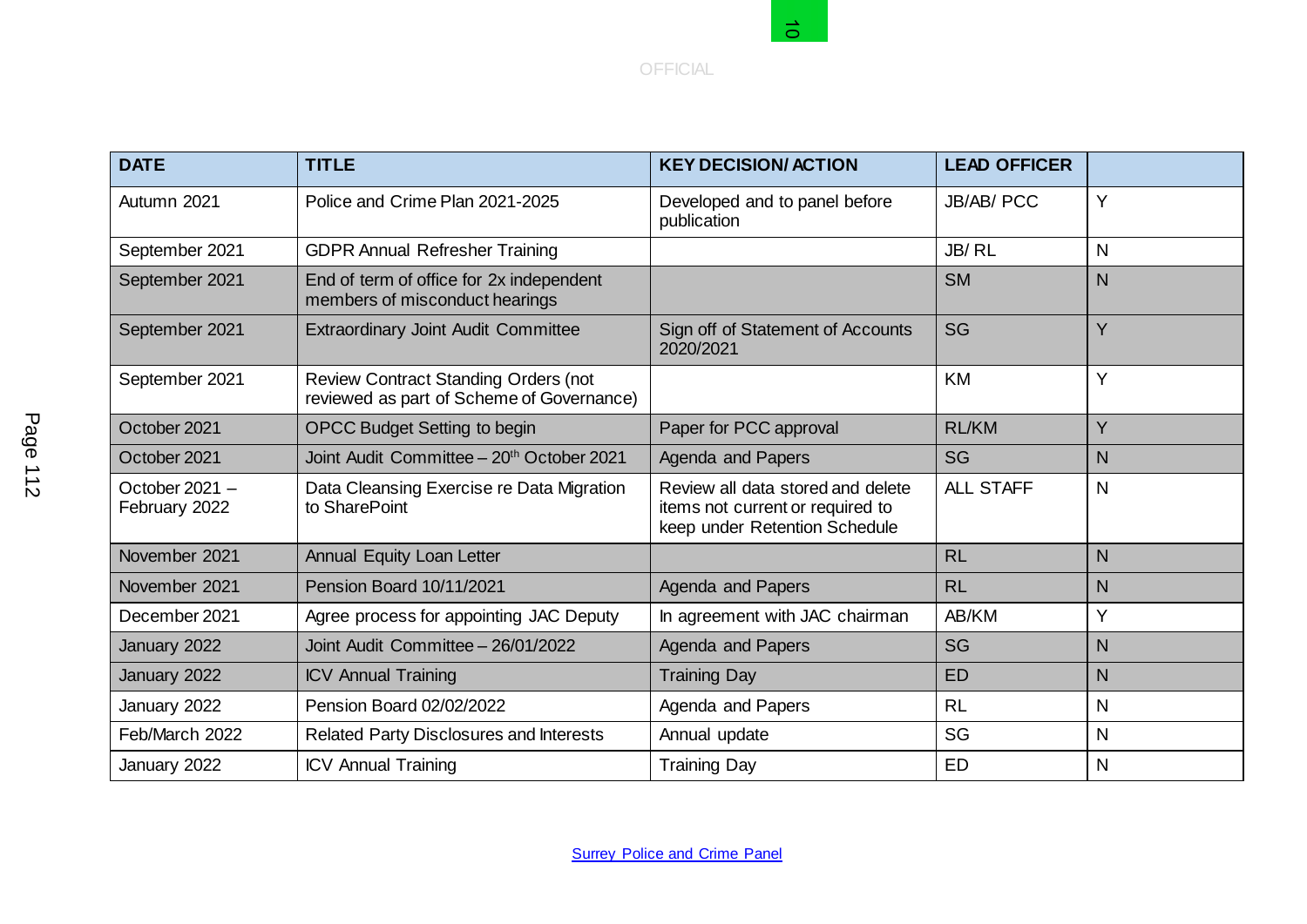| <b>DATE</b>       | <b>TITLE</b>                                        | <b>KEY DECISION/ ACTION</b> | <b>LEAD OFFICER</b> |   |
|-------------------|-----------------------------------------------------|-----------------------------|---------------------|---|
| <b>March 2022</b> | End of Year processing                              |                             | RL/KM               | N |
| <b>Key</b>        | <b>Shaded Decision/Action indicates</b><br>complete |                             |                     |   |

**[Surrey Police and Crime Panel](http://www.surreycc.gov.uk/your-council/councillors-and-committees/list-of-committees-and-officers/surrey-police-and-crime-panel)**